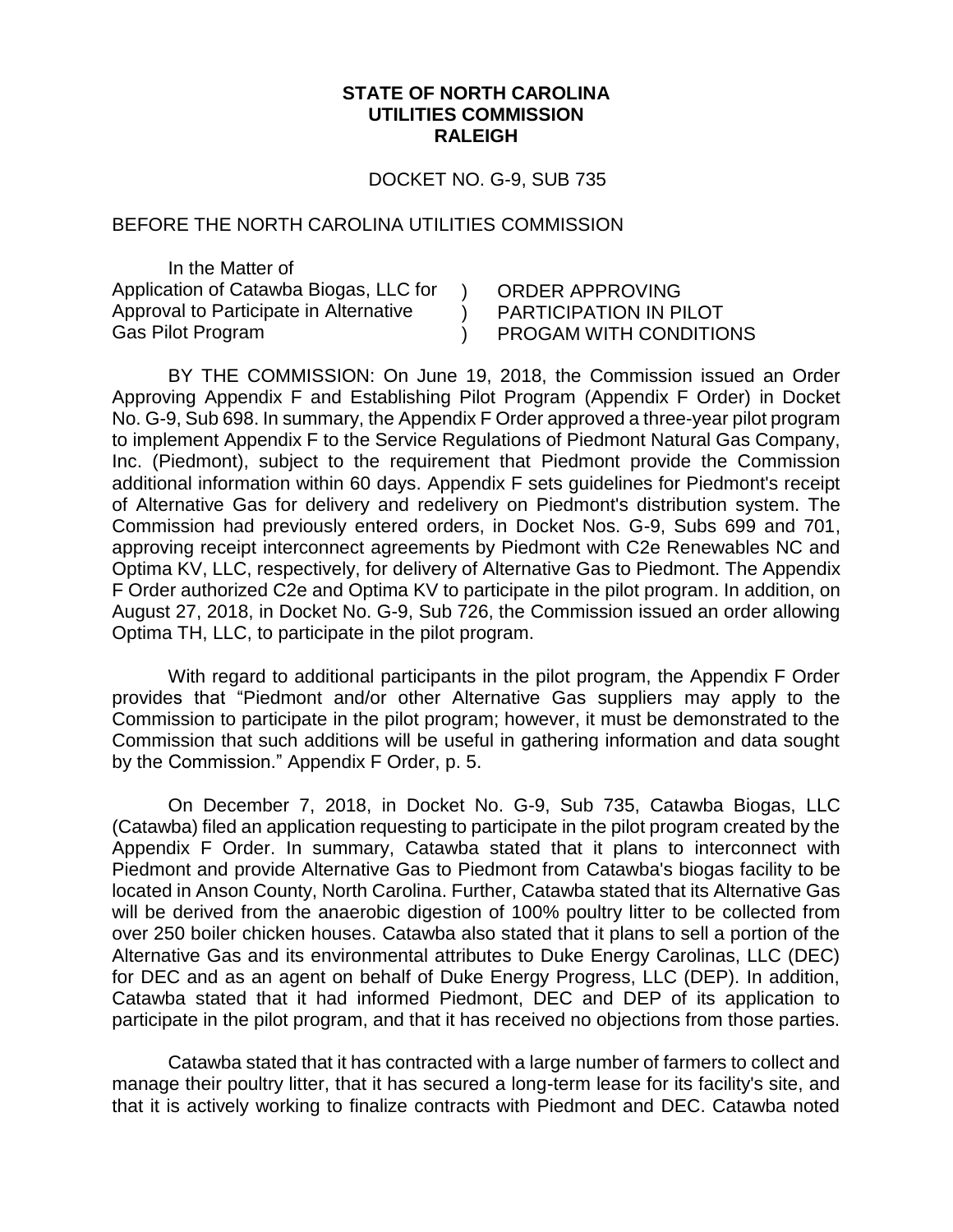that the Alternative Gas produced by its facility will flow into Piedmont's pipeline adjacent to an existing natural gas electric generation facility owned by the North Carolina Electric Membership Corporation (NCEMC), and operated and dispatched by DEC. Moreover, Catawba stated that the unique location and feed stock of its facility will provide useful information and data on the potential impacts of Alternative Gas on upstream and downstream pipelines and infrastructure. Finally, Catawba stated that it is committed to meeting the requirements of the Appendix F standards and any subsequent Commission orders.

On January 4, 2019, the Commission issued an Order Requesting Additional Information that required Catawba to provide information in response to six questions within 30 days.

On January 22, 2019, Catawba made a Supplemental Filing that included additional information in response to the first four Commission questions. In summary, Catawba's responses provided the address and number of acres of the project site, the address of the NCEMC generating plant located near the project site, and the location of the proposed interconnection point of Catawba's facility with Piedmont's pipeline. With respect Commission questions five and six, Catawba stated that Piedmont considered the response to those questions to be confidential, and that Piedmont would file a separate response.

On January 22, 2019, Piedmont filed under seal as proprietary information its responses to Commission questions five and six concerning the size and operating pressure of Piedmont's pipeline at the proposed interconnection point, and the current winter and summer volumes and direction of flow on Piedmont's line at the proposed interconnection point.

On January 28, 2019, the Public Staff filed a letter stating that it reviewed Catawba's application and the additional information filed herein, and that it has no objection to Catawba participating in the Appendix F pilot program, subject to the Commission's approval of a receipt interconnect agreement between Catawba and Piedmont.

Based on the foregoing and the record, the Commission finds and concludes that Catawba's facility will assist Piedmont and the Commission in gathering information and data that will be helpful in assessing the impacts of Alternative Gas on Piedmont's service to its customers. In particular, the Commission finds persuasive the fact that Catawba's facility will use 100% poultry litter as its feedstock, a feedstock that is different from that used or to be used by C2e, Optima KV, and Optima TH. In addition, the Commission views Catawba's agreement to comply with the standards of Appendix F, and any revisions to Appendix F and the Commission's Rules, as reasonable assurance of the safe and secure receipt and transport of Catawba's Alternative Gas on Piedmont's system.

The Commission further notes that in previous dockets involving Alternative Gas interconnect agreements the Public Staff raised an issue regarding the potential federal